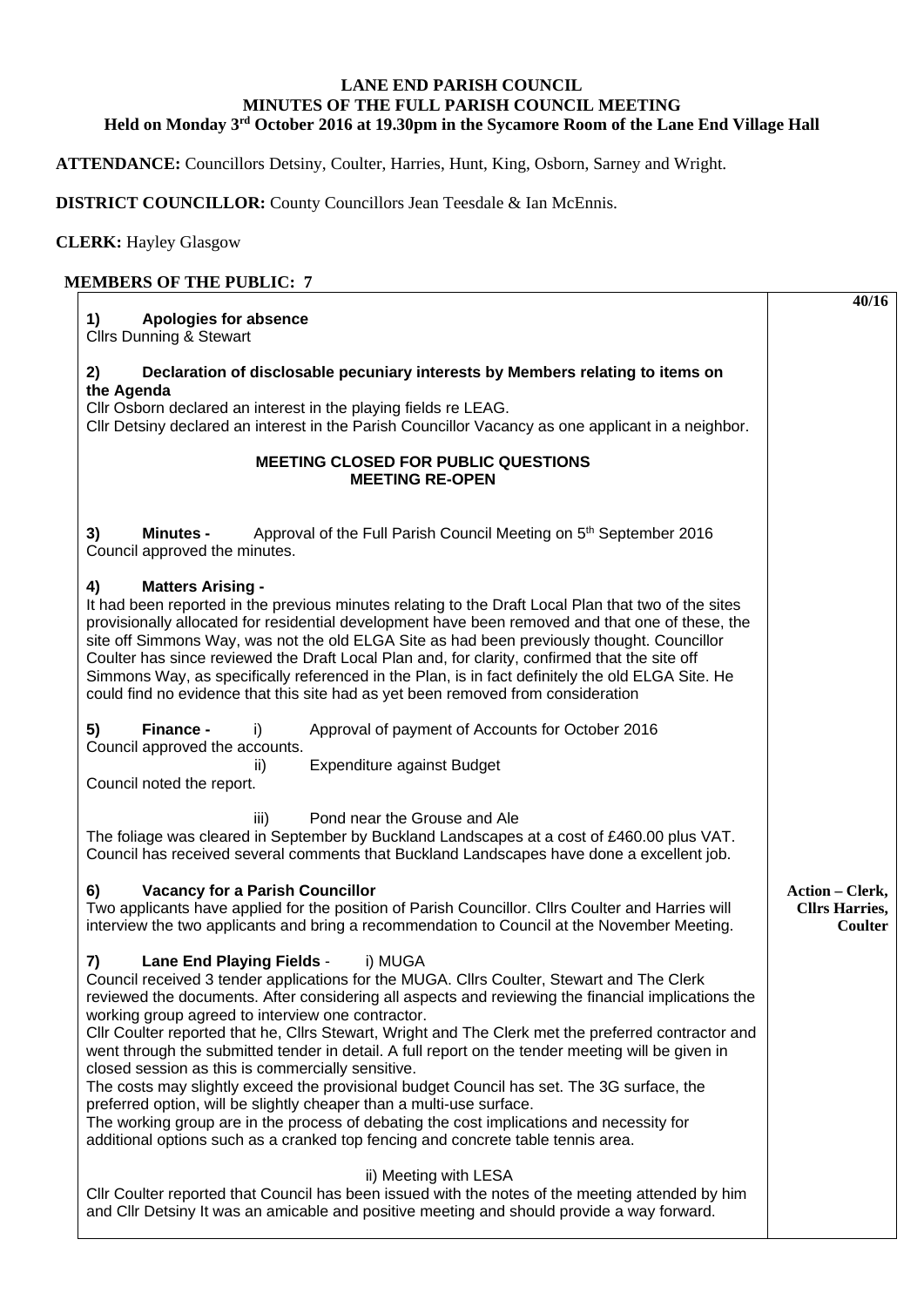| CIIr Coulter reported that the Clerk has received VAT advice from Rouse and Partners.<br>If, as a Parish Council, we are involved in the operation of The Playing Fields it will be considered<br>a trading activity and be vatable. That will affect the Parish Councils ability to claim back VAT on<br>refurbishments.<br>As long as Council charges a peppercorn rent of say $£1$ per year, this will not be deemed as a<br>trading activity. The organisation running the Pavilion/MUGA would be a not for profit<br>organisation. Council can have representation on the body running the facilities.<br><b>Wycombe Air Park</b><br>8)<br>Cllr Detsiny reported he has attended a recent JCC meeting. The lease is very shortly to be<br>signed. There will be clauses in the lease to mitigate noise.<br>An upper limit of number of flights.<br>An opportunity to ask for respite on occasions.<br>Booker based aircraft to be eventually fitted with silencers and GPS.<br>Better adherence to NAZ.                                                                                                                                                                                                    | 41/16                                   |
|-----------------------------------------------------------------------------------------------------------------------------------------------------------------------------------------------------------------------------------------------------------------------------------------------------------------------------------------------------------------------------------------------------------------------------------------------------------------------------------------------------------------------------------------------------------------------------------------------------------------------------------------------------------------------------------------------------------------------------------------------------------------------------------------------------------------------------------------------------------------------------------------------------------------------------------------------------------------------------------------------------------------------------------------------------------------------------------------------------------------------------------------------------------------------------------------------------------------|-----------------------------------------|
| It is possible the gliding take off and landing area will have to be relocated to another part of the<br>airpark.                                                                                                                                                                                                                                                                                                                                                                                                                                                                                                                                                                                                                                                                                                                                                                                                                                                                                                                                                                                                                                                                                               | <b>Action – Clerk</b>                   |
| 9)<br><b>Standing Orders</b><br>Deirdre Hanson will be covering The Clerks maternity leave for the first four meetings in 2017. To<br>accommodate the temporary Clerk the meeting dates will be as follows:<br>Tuesday 10 <sup>th</sup> January<br>Tuesday 7 <sup>th</sup> February<br>Tuesday 7 <sup>th</sup> March<br>Tuesday 4 <sup>th</sup> April.                                                                                                                                                                                                                                                                                                                                                                                                                                                                                                                                                                                                                                                                                                                                                                                                                                                          |                                         |
| The Chairman proposed to suspend section 1 of the standing orders. Council agreed to suspend<br>the resolution there by allowing different dates for Council meeting when the current Clerk on<br>maternity leave.                                                                                                                                                                                                                                                                                                                                                                                                                                                                                                                                                                                                                                                                                                                                                                                                                                                                                                                                                                                              |                                         |
| 10)<br><b>Clerk's report</b>                                                                                                                                                                                                                                                                                                                                                                                                                                                                                                                                                                                                                                                                                                                                                                                                                                                                                                                                                                                                                                                                                                                                                                                    |                                         |
| i.<br>The Clerk continues to investigate the use of internet banking, a report will follow at a<br>future meeting.<br>The Parish Council's insurance premium has been renewed until 1 <sup>st</sup> October 2017.<br>ii.<br>iii.<br>A meeting between members of Lane End FC, LESA, LEPC and Buckland Landscapes<br>has been arranged to discuss grass cutting at the playing fields.<br>The Clerk has sent a letter to Forge Cottage re the washing line and chairs on PC land.<br>IV.<br>Thank you to Councillors who helped deliver the extra copies of Clarion.<br>ν.<br>The Clerk's new laptop has now been set up. The old laptop has been completely wiped<br>vi.<br>and been given to Cllr Stewart.<br>The data from the speed surveys has been sent to Cllrs Coulter, Detsiny and Harries to<br>vii.<br>be analysed.<br>The Twinning Association dinner is on Thursday 3 <sup>rd</sup> November in the Grouse and Ale.<br>viii.<br>The Christmas in the Village Event will be on Friday 2 <sup>nd</sup> December 2016 at Lane End<br>ix.<br>Village Hall between 6.30pm and 8.30pm. Cllr Hunt is organising the event, he would be<br>grateful for help in the run up to the event and on the evening. |                                         |
| Invitations to Meetings, Correspondence & Reports received<br>11)<br>Council notes the report.                                                                                                                                                                                                                                                                                                                                                                                                                                                                                                                                                                                                                                                                                                                                                                                                                                                                                                                                                                                                                                                                                                                  |                                         |
| <b>Matters raised by Councillors</b><br>12)<br>Council noted that the gate from the Shanley Development to Ditchfield Common remains locked.<br>Council believe this is a breach of the planning consent and is an enforcement matter. Cllr Detsiny<br>will follow this up with WDC and Shanley.<br>Cllr King reported that residents of Beech Avenue had received a notice from the Police regarding<br>inconsiderate parking.                                                                                                                                                                                                                                                                                                                                                                                                                                                                                                                                                                                                                                                                                                                                                                                 | Action - Clerk /<br><b>Cllr Detsiny</b> |
| CIIr Detsiny reported that BCC are due to meet with some Councillors in October regarding the<br>issue of a Unitary Authority to try and have one major Council supported by Town and Parish<br>Councils. BCC have completed their report and will send 12 copies of the executive summary to<br>the Clerk to be distributed.                                                                                                                                                                                                                                                                                                                                                                                                                                                                                                                                                                                                                                                                                                                                                                                                                                                                                   | <b>Action - Clerk</b>                   |
| CIIr Detsiny reported that a letter will be sent to the Trustees of the Mole and Picket Charity via<br>the Parish Council's Solicitors.                                                                                                                                                                                                                                                                                                                                                                                                                                                                                                                                                                                                                                                                                                                                                                                                                                                                                                                                                                                                                                                                         | <b>Action - Clerk</b>                   |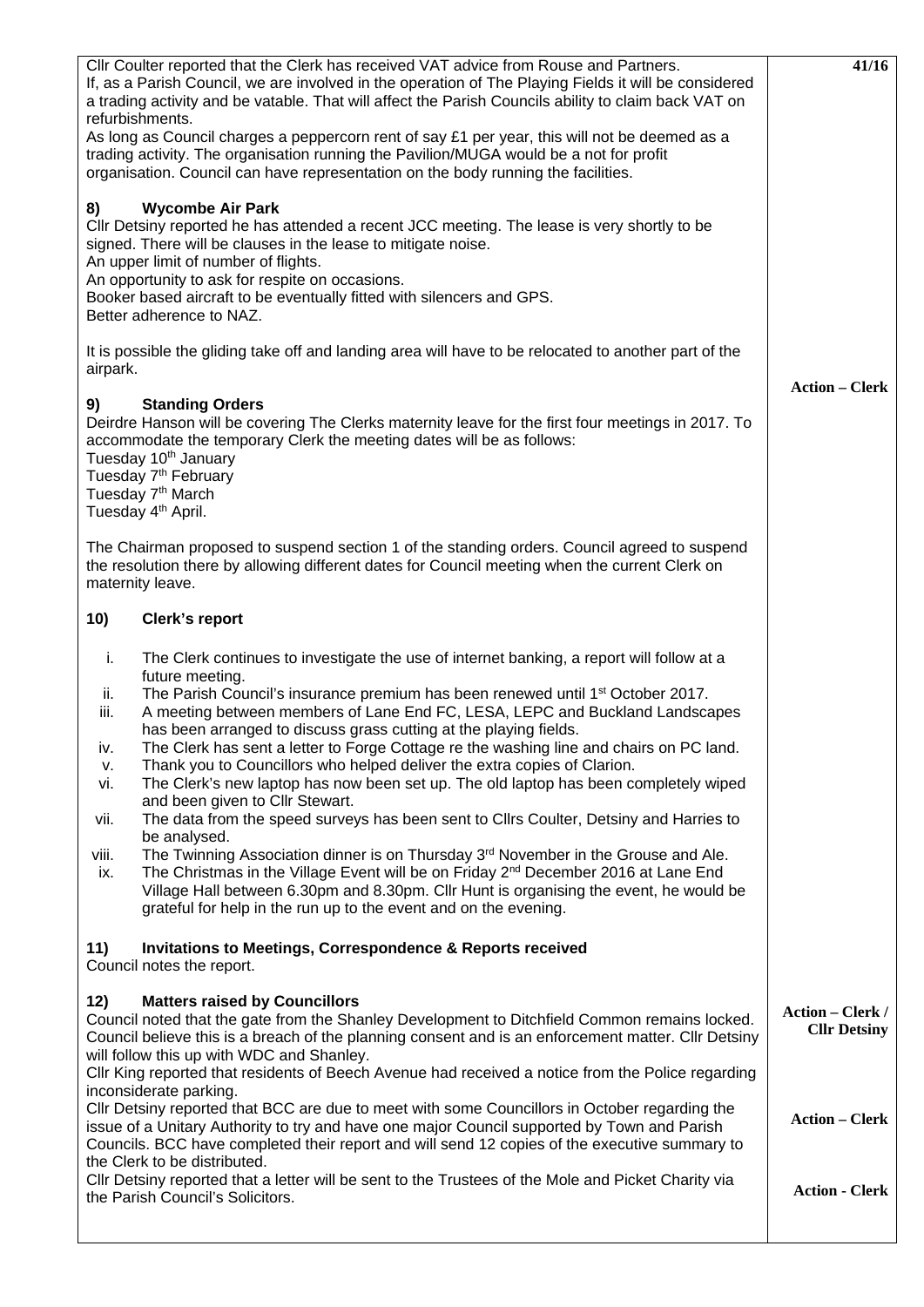| Planning: To consider new applications and receive Wycombe District Council<br>13)<br>Decisions and Appeals (v)                                                                                      |
|------------------------------------------------------------------------------------------------------------------------------------------------------------------------------------------------------|
| <b>New Applications</b>                                                                                                                                                                              |
| 16/07560/CTREE - 17 The Row, Lane End - Removal of a row of Conifers.<br>Refer to tree specialist.                                                                                                   |
| 16/06601/FUL – Land at Springbank House, Lane End – Erection of 17 dwellings (6 x 2 bed flats<br>and 10 x 3 bed houses 1 x 4 bed house) with associated landscaping. Amended plans.<br>No objection. |
| 16/07455/FUL - Bolter End Farm, Finings Road, Lane End - Retention of existing mobile home<br>with decking to front for housing of agricultural worker (retrospective).<br>No objection.             |
| 16/07627/FUL - Dairy Cottage, Pound Farm, Marlow Road, Cadmore End - Householder<br>application for construction of front and rear porch extensions.<br>No objection.                                |
| In accordance with LGA 1972, ss 100 and Public Bodies (Admission to<br><b>Closed Session:</b><br>meetings) Act 1960                                                                                  |
| Lane End Playing Fields - Multi Use Games Area Tender Submissions<br>14)                                                                                                                             |
| NEXT MEETING: To confirm the next Parish Council Meeting will be held on Monday 7 <sup>th</sup><br>November 2016 in the Sycamore Room.                                                               |
| There being no further business the Chairman closed the meeting 20.42.                                                                                                                               |
| Dated                                                                                                                                                                                                |
|                                                                                                                                                                                                      |
|                                                                                                                                                                                                      |
|                                                                                                                                                                                                      |
|                                                                                                                                                                                                      |
|                                                                                                                                                                                                      |
|                                                                                                                                                                                                      |

**42/16**